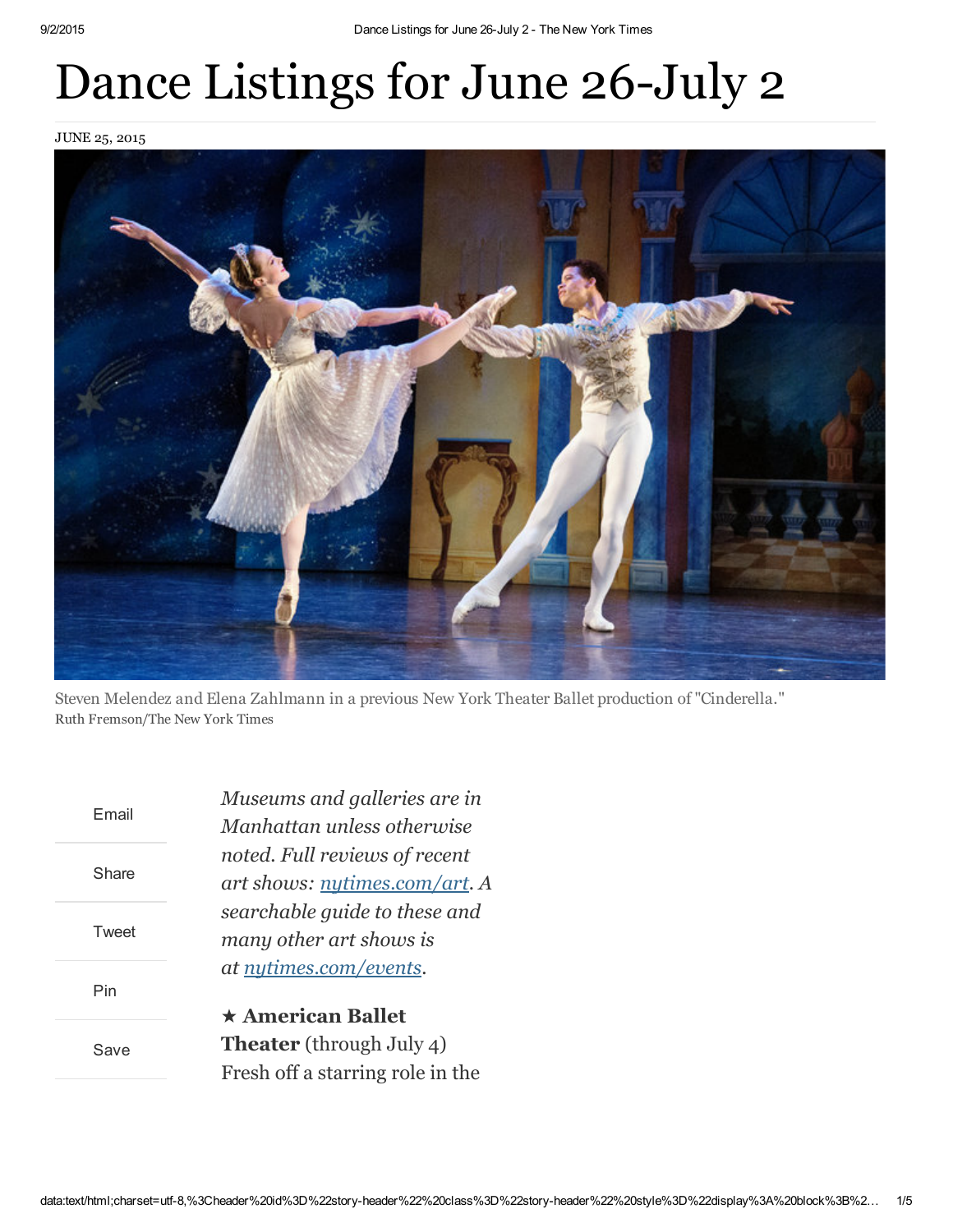[More](javascript:;) hit live-action Hollywood remake of a 1950 animated classic, everyone's favorite housekeeper-turned-princess returns to the Metropolitan Opera House to close out Ballet Theater's spring season. The beloved staging of "Cinderella" by Frederick Ashton balances the earnest romance of the timeless tale with the cheeky humor of the stepsisters, performed by men as per tradition (Monday through July 4). But first, there are three more opportunities, on Friday and Saturday, to visit "Swan Lake." Mondays

through Fridays at 7:30 p.m., Saturday at 8 p.m., matinees on Wednesdays and Saturdays at 2 p.m., Lincoln Center, 212-362-6000, [abt.org.](http://abt.org/) (Brian Schaefer)

Bryant Park Presents Modern Dance (Friday) The second annual Modern Dance Festival in Bryant Park, produced in collaboration with the arts organization Inception to Exhibition, continues outdoors this week with three New York companies born decades apart but sharing a tendency toward emotional drama through sweeping physical gestures. The veteran troupes Carolyn Dorfman Dance and Cornfield Dance share the stage with Renegade Performance Group, established in Brooklyn in 2007. The events are best enjoyed while sprawled on a blanket, nibbles within reach. From 6 to 8 p.m., Avenue of the Americas, at 40th Street, iteny.org; free. (Schaefer)

Bryn Cohn + Artists (through Saturday) In "Skin," a new work for six people and six mannequins, this emerging troupe explores the formation of identity and the search for one's true self. At 8 p.m., Danspace Project, St. Mark's Church, 131 East 10th Street, East Village, 866-811-4111[,danspaceproject.org.](http://danspaceproject.org/) (Siobhan Burke)

★ 'Contemporary Color' (Saturday and Sunday) At halftime on the high school football field, marching bands usually get the glory, but the army of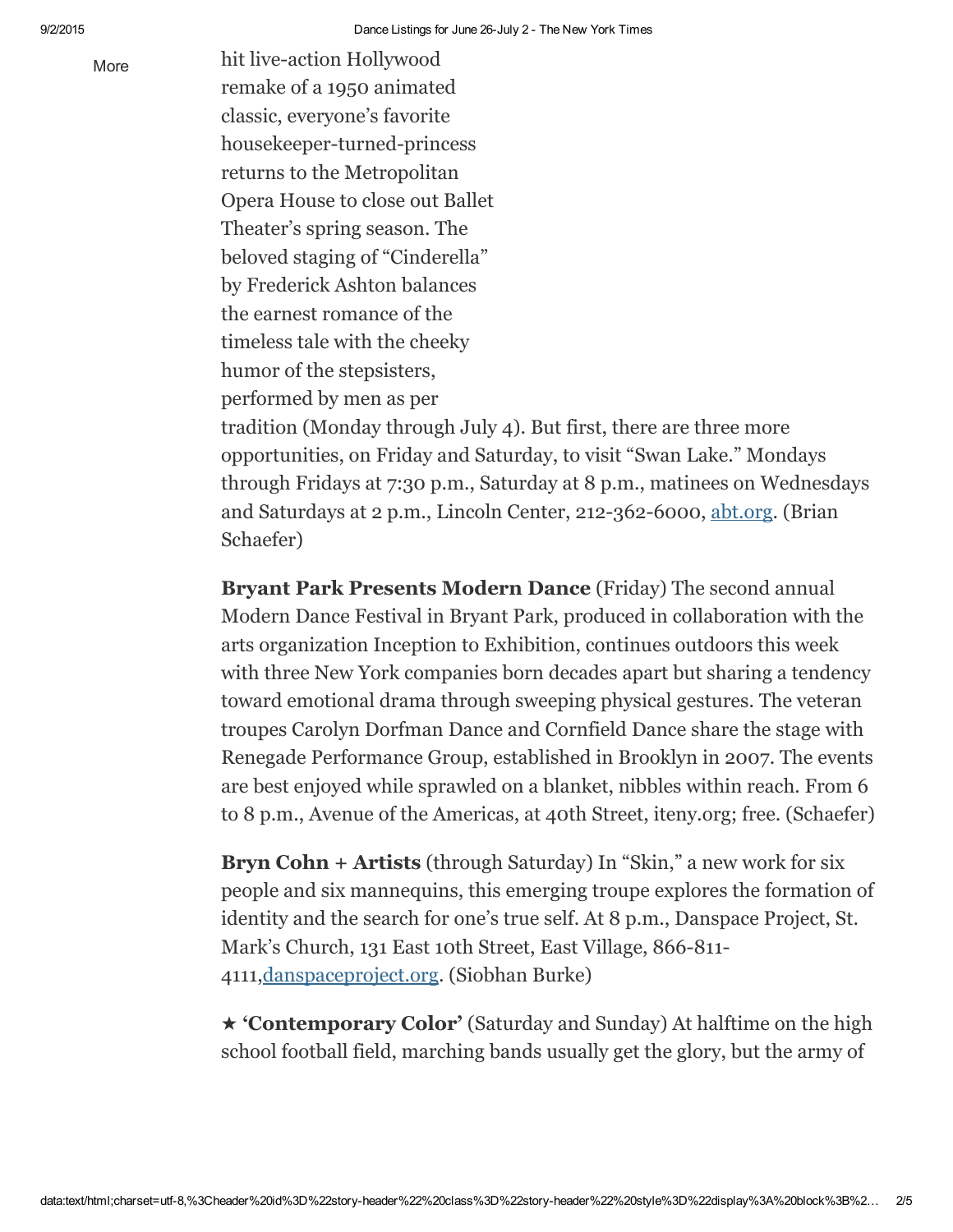flag bearers behind them, known as the color guard, really brings the field to life. David Byrne, of Talking Heads fame, has become an unlikely champion with his new, surprising arena show "Contemporary Color" featuring 10 color guard teams from around North America performing to music performed live by St. Vincent, Nico Muhly, Nelly Furtado and, of course, Mr. Byrne, among others. At 7:30 p.m., Barclays Center, 620 Atlantic Avenue, at Flatbush Avenue, Brooklyn, 800-745-3000[,barclayscenter.com.](http://barclayscenter.com/) (Schaefer)

**Dance for Nepal** (Tuesday) It's been two months since a devastating earthquake rocked Nepal, and the country is still struggling to recover. In collaboration with the nonprofit Disaster Recovery Institute International, dancers from across the rainbow of New York dance will convene to raise money for long-term reconstruction and to benefit survivors. Performing everything from ballet to modern to tap, represented companies include the New York City Ballet, Paul Taylor's American Modern Dance, Martha Graham Dance Company, Dorrance Dance and more. At 7 p.m., Union Square Theater, 100 East 17th Street, Gramercy, 347-450-5211, dancefornepal.com. (Schaefer)

DanceBrazil (through July 3) Since its founding in 1977 by Jelon Vieira, this company has developed a global following with its fusions of contemporary and Afro-Brazilian dance, including the daring martial art of capoeira. The troupe returns to the Joyce Theater with three recent works exploring social and spiritual themes. Fridays and Thursday at 8 p.m., Saturday at 2 and 8 p.m., Sunday at 2 p.m. Monday through Wednesday at 7:30 p.m., 175 Eighth Avenue, at 19th Street, Chelsea, 212-242-0800, joyce.org (Burke)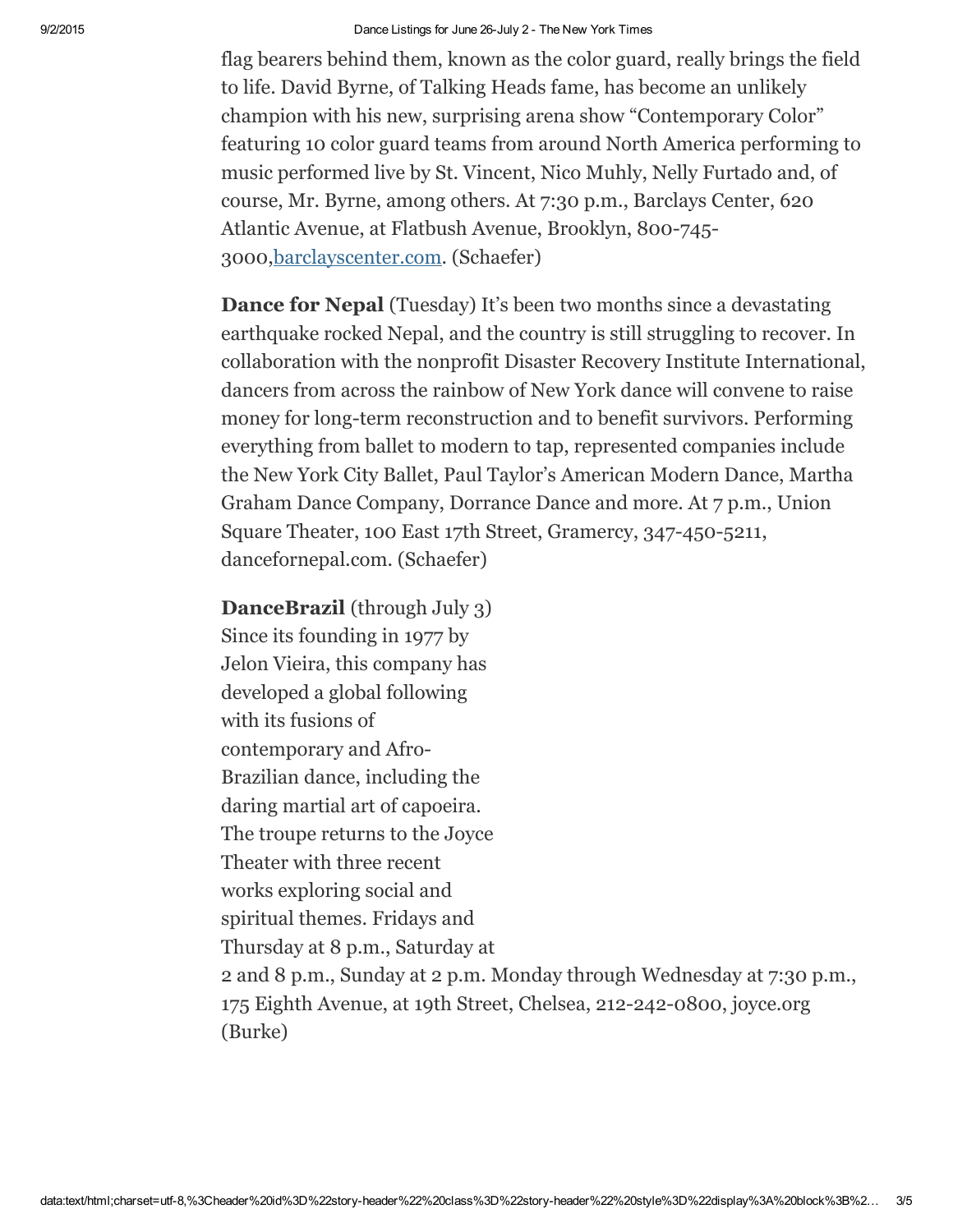## Jacob's Pillow Dance

Festival (through Aug. 29) Through Sunday, the Vancouver-based Ballet BC presents works by William Forsythe, Cayetano Soto and Gustavo Ramírez Sansano, while New York Theater Ballet performs its hourlong "Cinderella." Beginning Wednesday through July 5, the exciting tap dancer and choreographer Michelle

Dorrance returns to the Pillow with her company Dorrance Dance and the folk-blues musician Toshi Reagon. A short stroll away, the Los Angelesbased troupe Bodytraffic brings a lively program of works from an appealing choreographic trio: Hofesh Shechter, Victor Quijada and Richard Siegal. (With various programming through Aug. 29.) At various times, 358 George Carter Road, Becket, Mass., 413-243-0745, jacobspillow.org. (Schaefer)

Nadine Bommer Theater Dance (Friday) The space at 501 Union Street in Gowanus, Brooklyn, generally plays host to wedding receptions and other festive affairs. Why not sporting events, too? This Israeli company transforms the room into a stadium for "Invisiball," a dramatized soccer game for 10 female dancers. Hot-dog stands and beer help set the scene. At 8 p.m., 501 Union, between Bond and Nevins Streets, gowanusartandproduction.com. (Burke)

★ River to River (through Sunday) Picturesque spaces share the spotlight with dance during this marvelous (and free) festival organized by the Lower Manhattan Cultural Council. The event wraps up with Emmanuelle Hyunh's community-focused "Cribles/Wild Governors"; Catherine Galasso's "Fall of the Rebel Angels: X," inspired by the painter Peter Paul Rubens; and Michelle Boulé's remounting of her recent trio, "White." At various times and locations; a full schedule is at rivertorivernyc.com. (Burke)